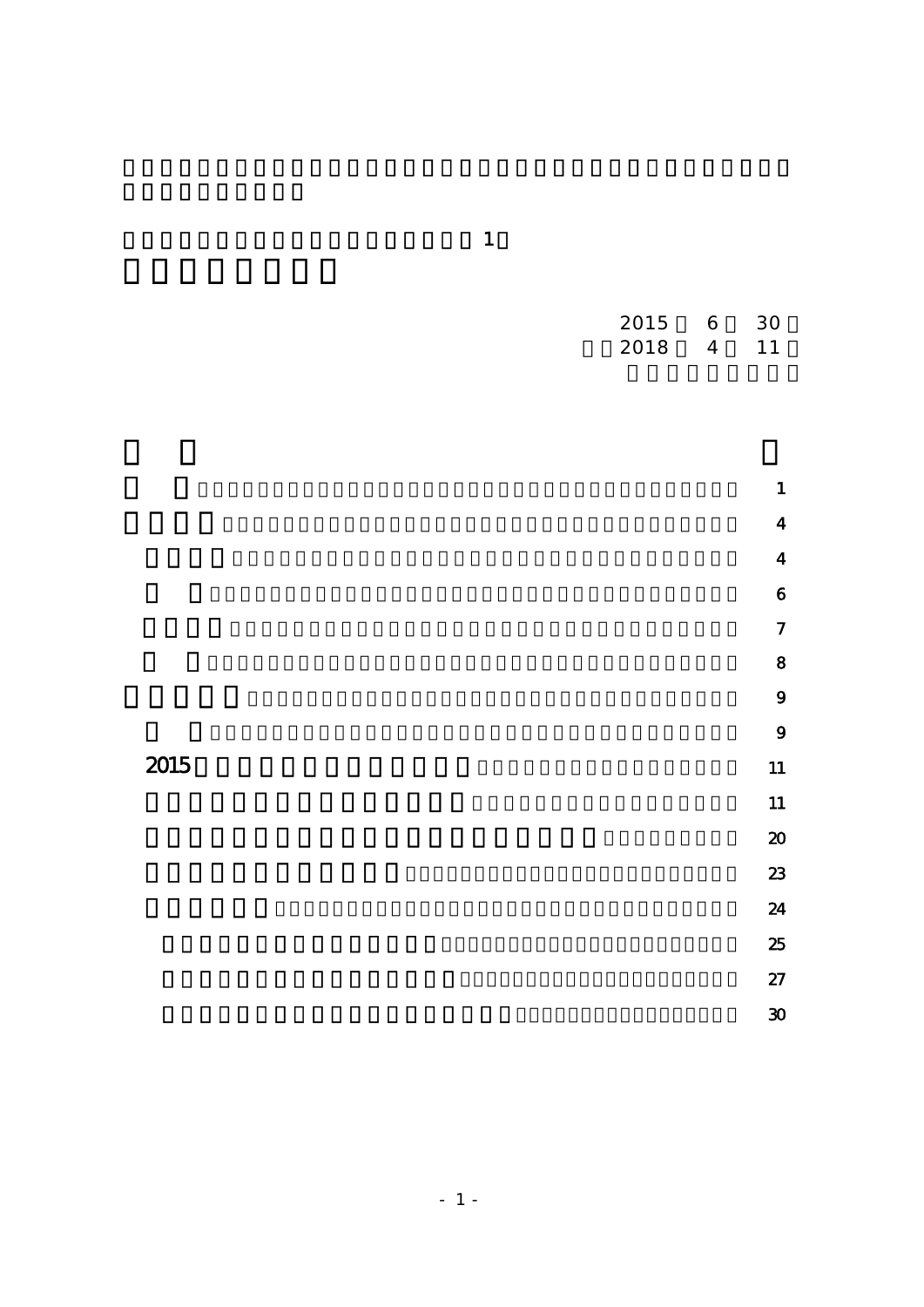1.  $\blacksquare$ 

 $I A S B$ 

| $\boldsymbol{2}$            |              |
|-----------------------------|--------------|
| $\mathcal{S}_{\mathcal{S}}$ | <b>I ASB</b> |

# $4$  IFRS 3 IFRS 3

- 54 In general, an acquirer shall subsequently measure and account for assets acquired, liabilities assumed or incurred and equity instruments issued in a business combination in accordance with other applicable IFRSs for those items, depending on their nature. However, this IFRS provides guidance on subsequently measuring and accounting for the following assets acquired, liabilities assumed or incurred and equity instruments issued in a business combination:
	- (a) reacquired rights;
	- (b) contingent liabilities recognised as of the acquisition date;
	- (c) indemnification assets; and
	- (d) contingent consideration; and-

# J-(e) goodwill.

Paragraph B63 provides related application guidance.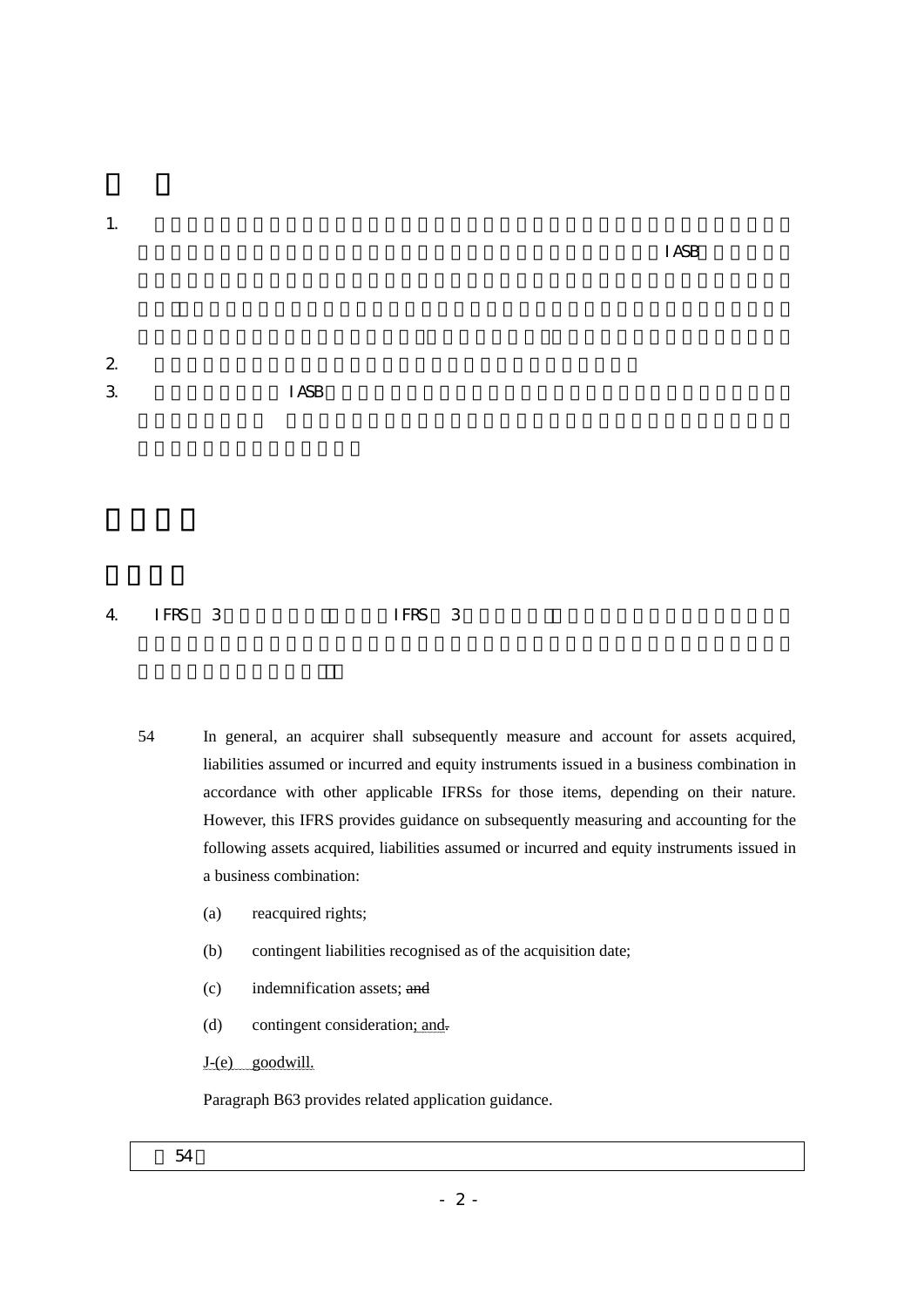|            |  | <b>IFRS</b> |
|------------|--|-------------|
|            |  |             |
|            |  |             |
|            |  |             |
| (a)        |  |             |
| (b)        |  |             |
| (c)        |  |             |
| (d)        |  |             |
| $J-(e)$    |  |             |
| <b>B63</b> |  |             |

## **Goodwill**

J-58A The acquirer shall account for goodwill as follows:

- (a) After initial recognition, goodwill shall be carried at the amount recognised at the acquisition date less any accumulated amortisation and any accumulated impairment losses.
- (b) Goodwill shall be amortised on a systematic basis, using the straight line method or other reasonable method, over its useful life. The useful life of goodwill is the period for which goodwill is expected to have an effect, which shall not exceed 20 years. The amortisation charge shall be recognised in profit or loss.
- (c) Amortisation of goodwill shall begin at the acquisition date.
- (d) The amortisation method and the useful life for goodwill shall be determined separately for each business combination.

| $\sim\sim\sim\sim\sim\sim\sim\sim$ |  |
|------------------------------------|--|
|                                    |  |
|                                    |  |
|                                    |  |
|                                    |  |
|                                    |  |
|                                    |  |
|                                    |  |
|                                    |  |
|                                    |  |
|                                    |  |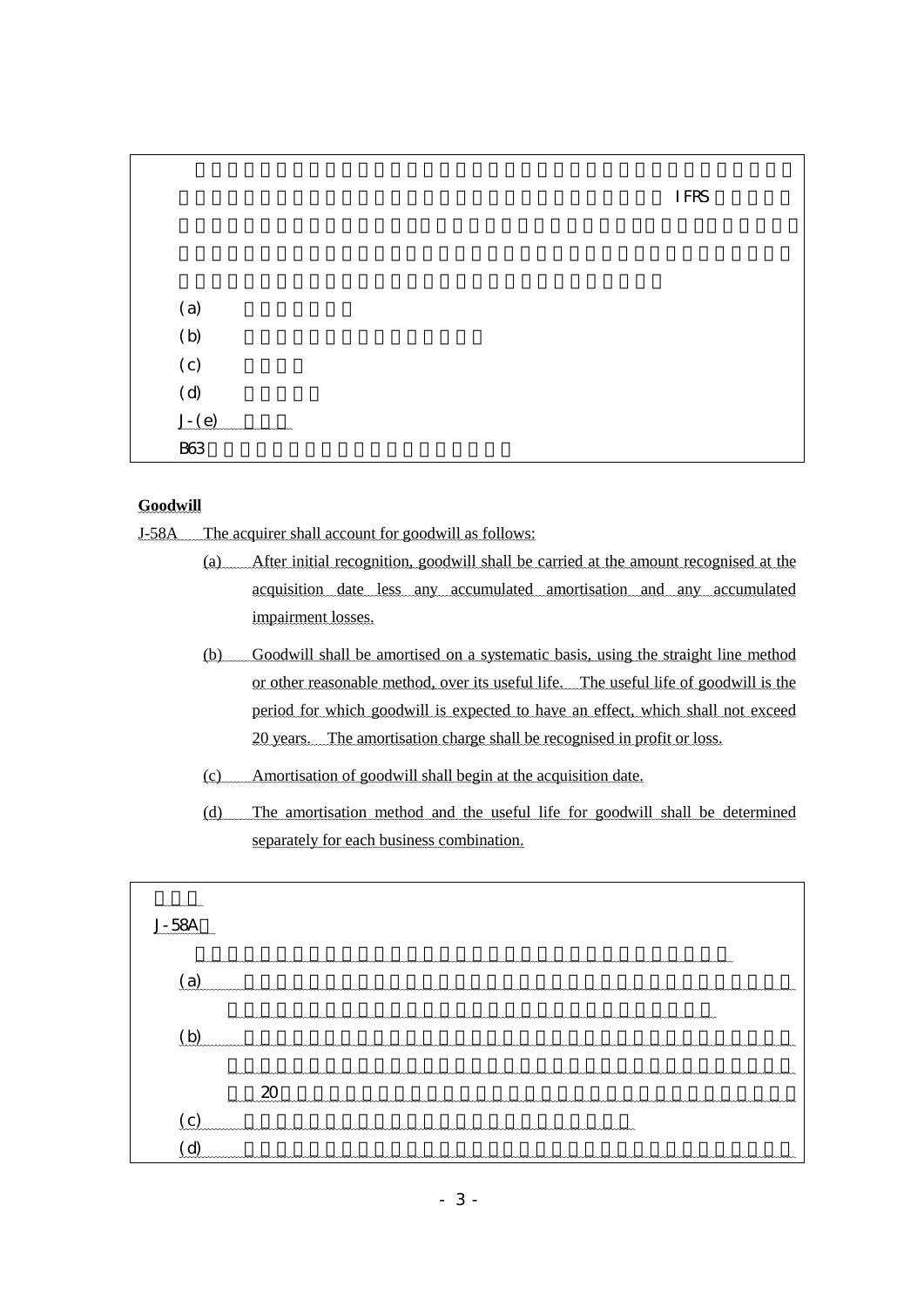# B63 Examples of other IFRSs that provide guidance on subsequently measuring and accounting for assets acquired and liabilities assumed or incurred in a business combination include:

- (a) IAS 38 prescribes the accounting for identifiable intangible assets acquired in a business combination. The acquirer measures goodwill at the amount recognised at the acquisition date less any accumulated impairment losses. IAS 36 *Impairment of Assets* prescribes the accounting for impairment losses.
- (b) IFRS 4 *Insurance Contracts* provides guidance on the subsequent accounting for an insurance contract acquired in a business combination.
- (c) IAS 12 prescribes the subsequent accounting for deferred tax assets (including unrecognised deferred tax assets) and liabilities acquired in a business combination.
- (d) IFRS 2 provides guidance on subsequent measurement and accounting for the portion of replacement share-based payment awards issued by an acquirer that is attributable to employees' future services.
- (e) IFRS 10 provides guidance on accounting for changes in a parent's ownership interest in a subsidiary after control is obtained.

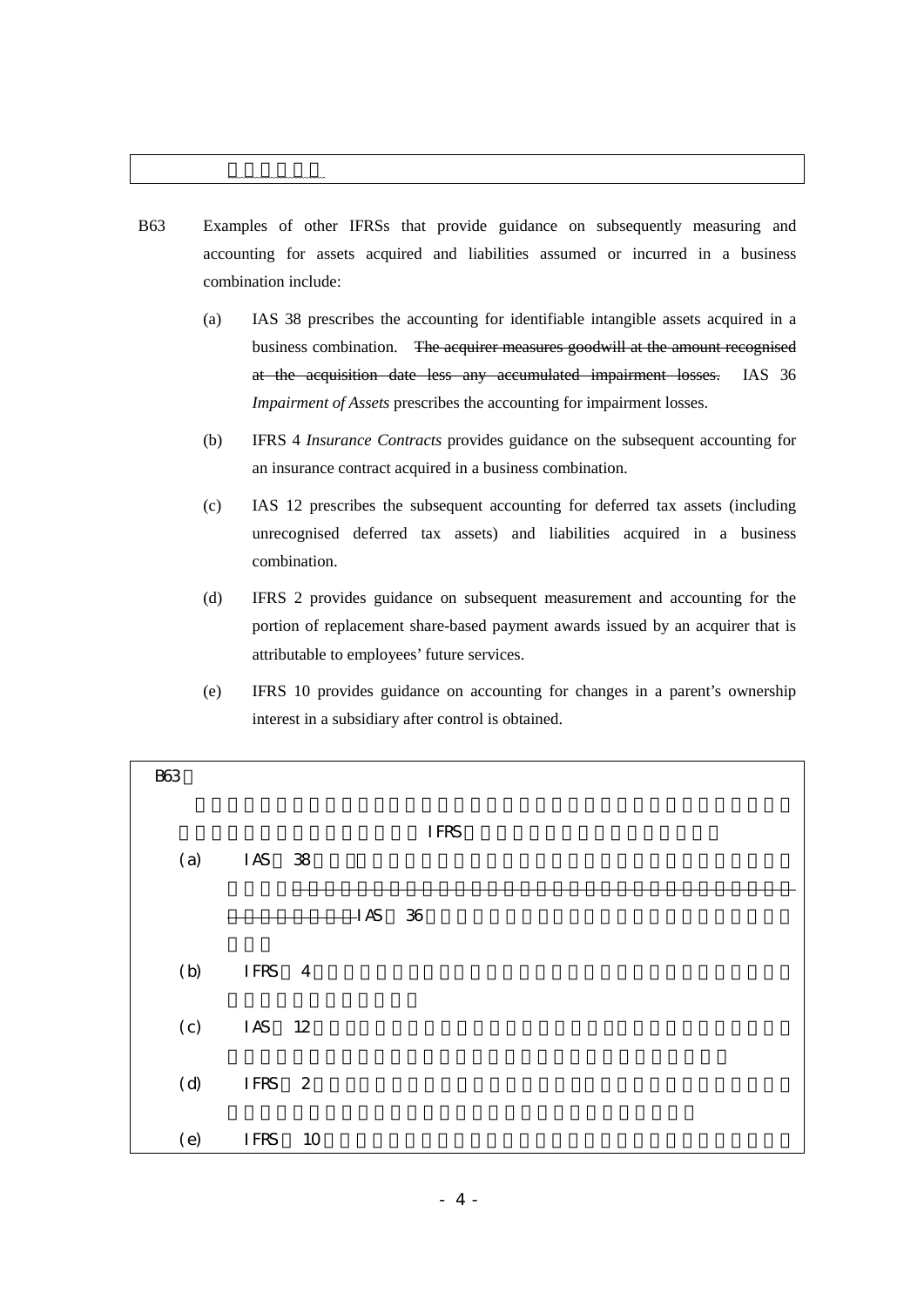### $5$  IAS  $28$  S

…

- 32 An investment is accounted for using the equity method from the date on which it becomes an associate or a joint venture. On acquisition of the investment, any difference between the cost of the investment and the entity's share of the net fair value of the investee's identifiable assets and liabilities is accounted for as follows:
	- (a) Goodwill relating to an associate or a joint venture is included in the carrying amount of not presented separately with the investment. Amortisation of that goodwill is not permitted. An entity shall account for goodwill relating to an associate or a joint venture as follows:
		- (i) Goodwill relating to an associate or a joint venture shall be amortised on a systematic basis, using the straight line method or other reasonable method, over its useful life. The useful life of goodwill is the period for which goodwill is expected to have an effect, which shall not exceed 20 years. The amortisation charge shall be recognised in profit or loss.
		- (ii) Amortisation of goodwill relating to an associate or a joint venture shall begin at the time when an investee becomes an associate or a joint venture.
		- (iii) The amortisation method and the useful life for goodwill relating to an associate or a joint venture shall be determined separately for each investment in an associate or a joint venture.

| 32           |               |     |
|--------------|---------------|-----|
|              |               |     |
|              |               |     |
|              |               |     |
|              |               |     |
|              |               |     |
|              |               |     |
| <sup>a</sup> |               | mmm |
|              |               |     |
|              |               |     |
|              |               |     |
|              |               |     |
|              |               |     |
|              | <u>www.ww</u> |     |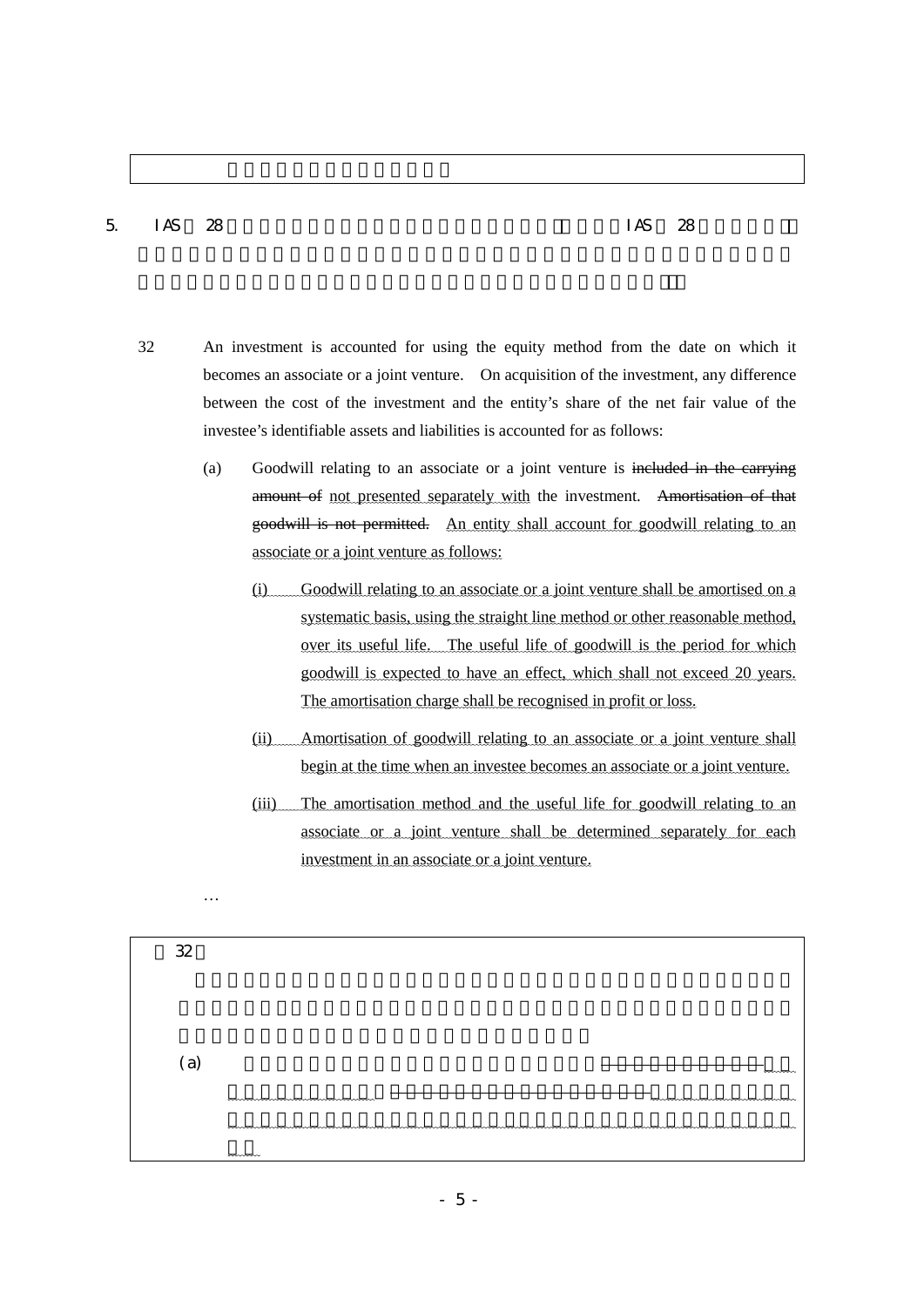

40 After application of the equity method, including recognising the amortisation charge for goodwill relating to an associate or a joint venture in accordance with paragraph 32 and recognising the associate's or joint venture's losses in accordance with paragraph 38, the entity applies paragraphs 41A-41C to determine whether there is any objective evidence that its net investment in the associate or joint venture is impaired.

| ⊿∩        |    |   |             |  |
|-----------|----|---|-------------|--|
|           |    | ഹ |             |  |
| $~\cdots$ | 38 |   |             |  |
|           |    |   |             |  |
|           |    |   | 11 $\Gamma$ |  |

42 Because goodwill that forms part of the carrying amount of the net investment in an associate or a joint venture is not separately recognised, it is not tested for impairment separately by applying the requirements for impairment testing goodwill in IAS 36 *Impairment of Assets.* Instead, For a net investment in an associate or a joint venture, the entire carrying amount of the investment is tested for impairment in accordance with IAS 36 as a single asset, by comparing its recoverable amount (higher of value in use and fair value less costs to sell) with its carrying amount whenever application of paragraphs 41A-41C indicates that the net investment may be impaired. An impairment loss recognised in those circumstances is not allocated to any asset, including goodwill, that forms part of the carrying amount of the net investment in the associate or joint venture. Accordingly, any reversal of that impairment loss is recognised in accordance with IAS 36 to the extent that the recoverable amount of the net investment subsequently increases. In determining the value in use of the net investment, an entity estimates: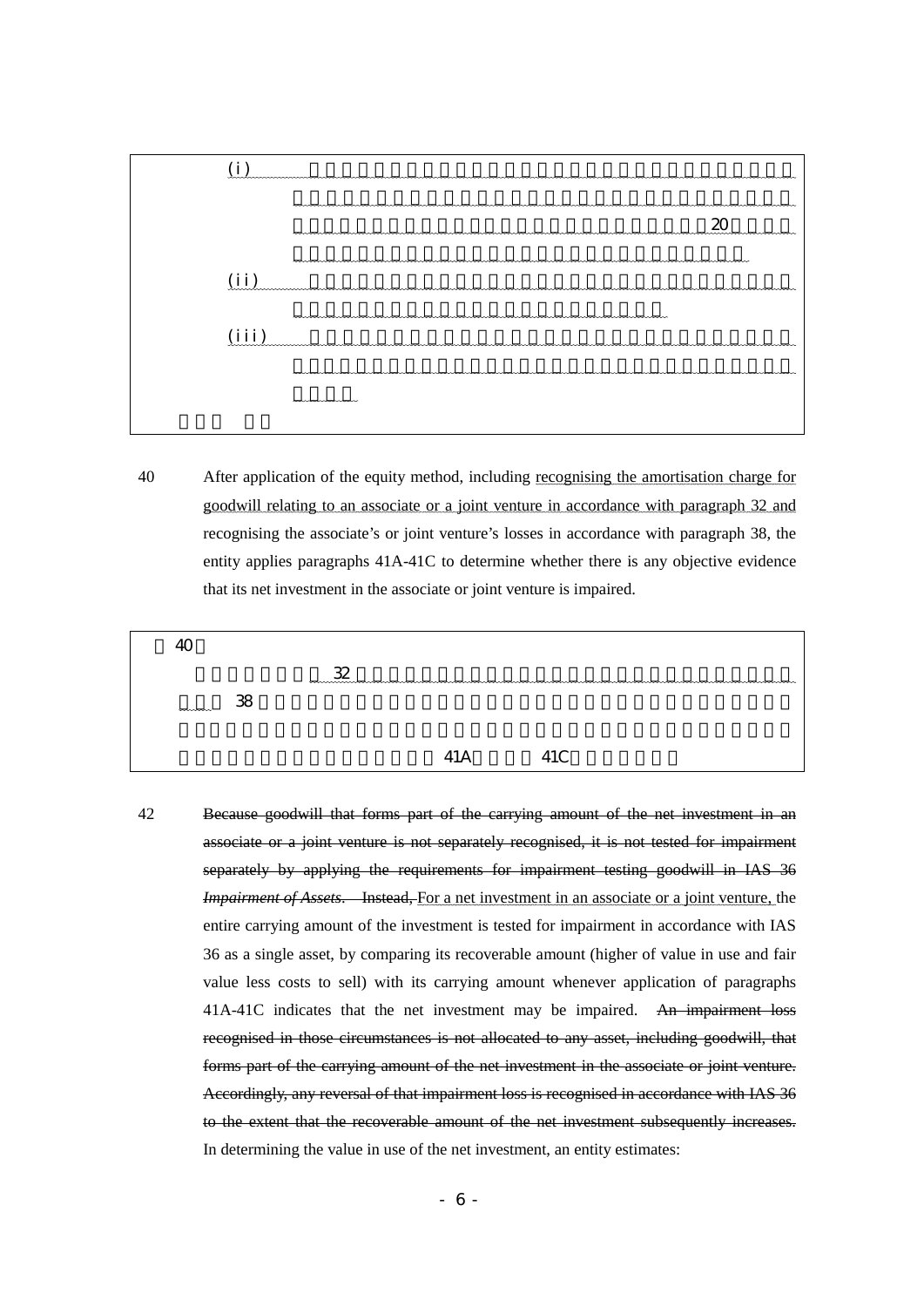

J-42A An impairment loss for a net investment in an associate or a joint venture shall be allocated first to any remaining goodwill relating to the associate or the joint venture.

| mmmmmmm |  |
|---------|--|
|         |  |
|         |  |

J-42B After the recognition of an impairment loss, the amortisation charge for goodwill relating to an associate or a joint venture shall be adjusted in future periods to allocate the goodwill's carrying amount to which the impairment loss was allocated in accordance with paragraph J-42A on a systematic basis over its remaining useful life.

J-42B 項

 $J-42A$ 

J-42C The increased carrying amount of a net investment in an associate or a joint venture attributable to a reversal of an impairment loss shall not exceed the carrying amount that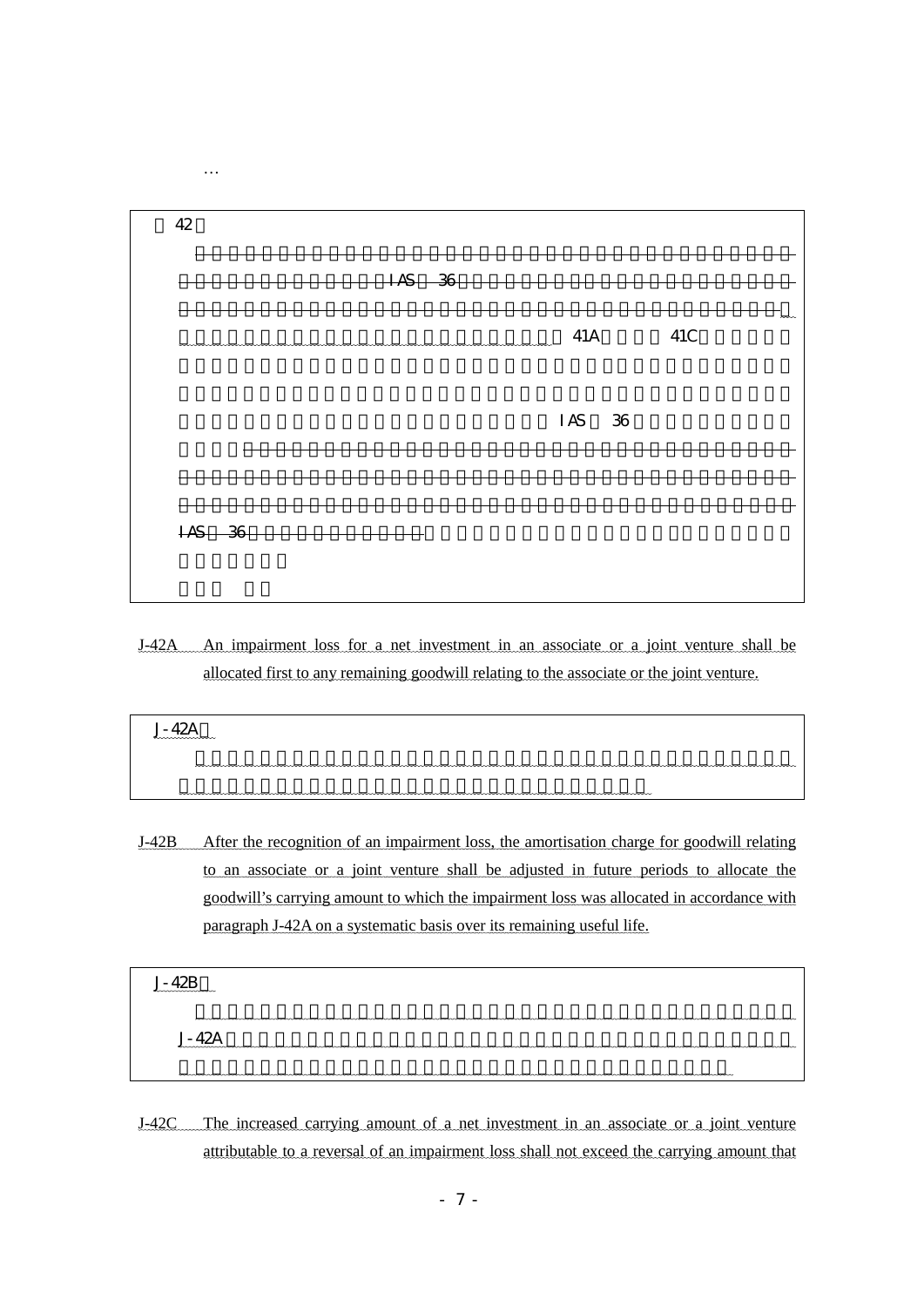would have been determined had no impairment loss been allocated to the net investment other than goodwill relating to the associate or the joint venture in prior years.

| nnnnnnnnnnnnn |
|---------------|
|               |
|               |
|               |
|               |

J-42D An impairment loss allocated to goodwill relating to an associate or a joint venture shall not be reversed in a subsequent period.

| $ -$<br>nnnnnnnnnnnnn |  |
|-----------------------|--|
|                       |  |
|                       |  |

# 6. IFRS 第 3 号における企業結合で取得したのれんの開示に関する規定について次の「削除

- B64 To meet the objective in paragraph 59, the acquirer shall disclose the following information for each business combination that occurs during the reporting period:
	- …
	- (e) a qualitative description of the factors that make up the goodwill recognised, such as expected synergies from combining operations of the acquiree and the acquirer, intangible assets that do not qualify for separate recognition or other factors.
	- J-(ea) the amortisation method and the useful life (or lives) adopted for goodwill and the line item(s) in the statement of profit or loss and other comprehensive income that include the amortisation charge for goodwill.

…

**B64**  $59$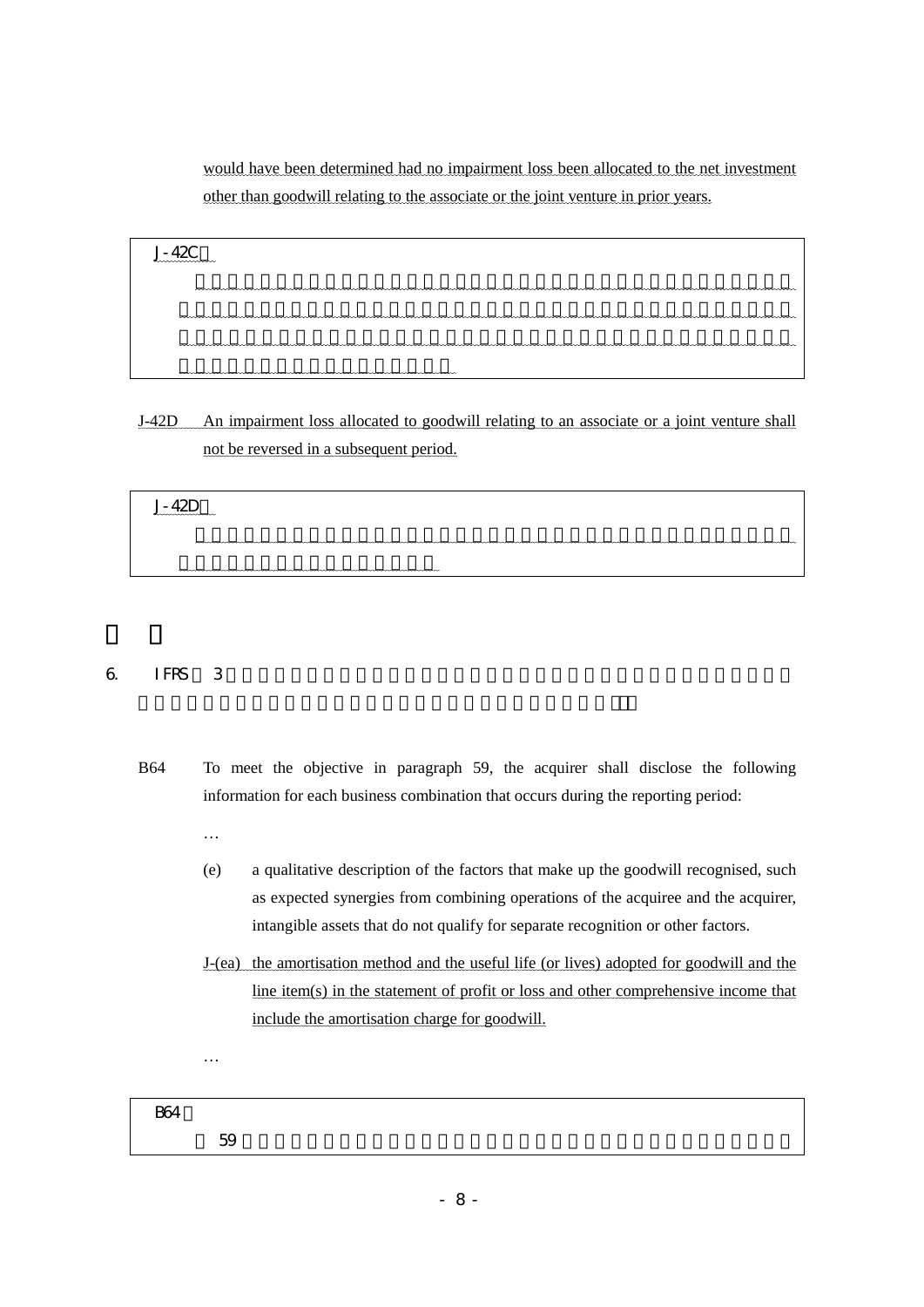| (e) |            |
|-----|------------|
|     | $J - (ea)$ |

- B67 To meet the objective in paragraph 61, the acquirer shall disclose the following information for each material business combination or in the aggregate for individually immaterial business combinations that are material collectively:
	- …
	- (d) a reconciliation of the carrying amount of goodwill at the beginning and end of the reporting period showing separately:
		- (i) the gross carrying amount and accumulated impairment losses amortisation (aggregated with accumulated impairment losses) at the beginning of the reporting period.
		- (ii) additional goodwill recognised during the reporting period, except goodwill included in a disposal group that, on acquisition, meets the criteria to be classified as held for sale in accordance with IFRS 5 *Non-current Assets Held for Sale and Discontinued Operations*.
		- (iii) adjustments resulting from the subsequent recognition of deferred tax assets during the reporting period in accordance with paragraph 67.
		- (iv) goodwill included in a disposal group classified as held for sale in accordance with IFRS 5 and goodwill derecognised during the reporting period without having previously been included in a disposal group classified as held for sale.
		- (v) impairment losses recognised during the reporting period in accordance with IAS 36. (IAS 36 requires disclosure of information about the recoverable amount and impairment of goodwill in addition to this requirement.)

J-(v-a) any amortisation charge recognised during the period.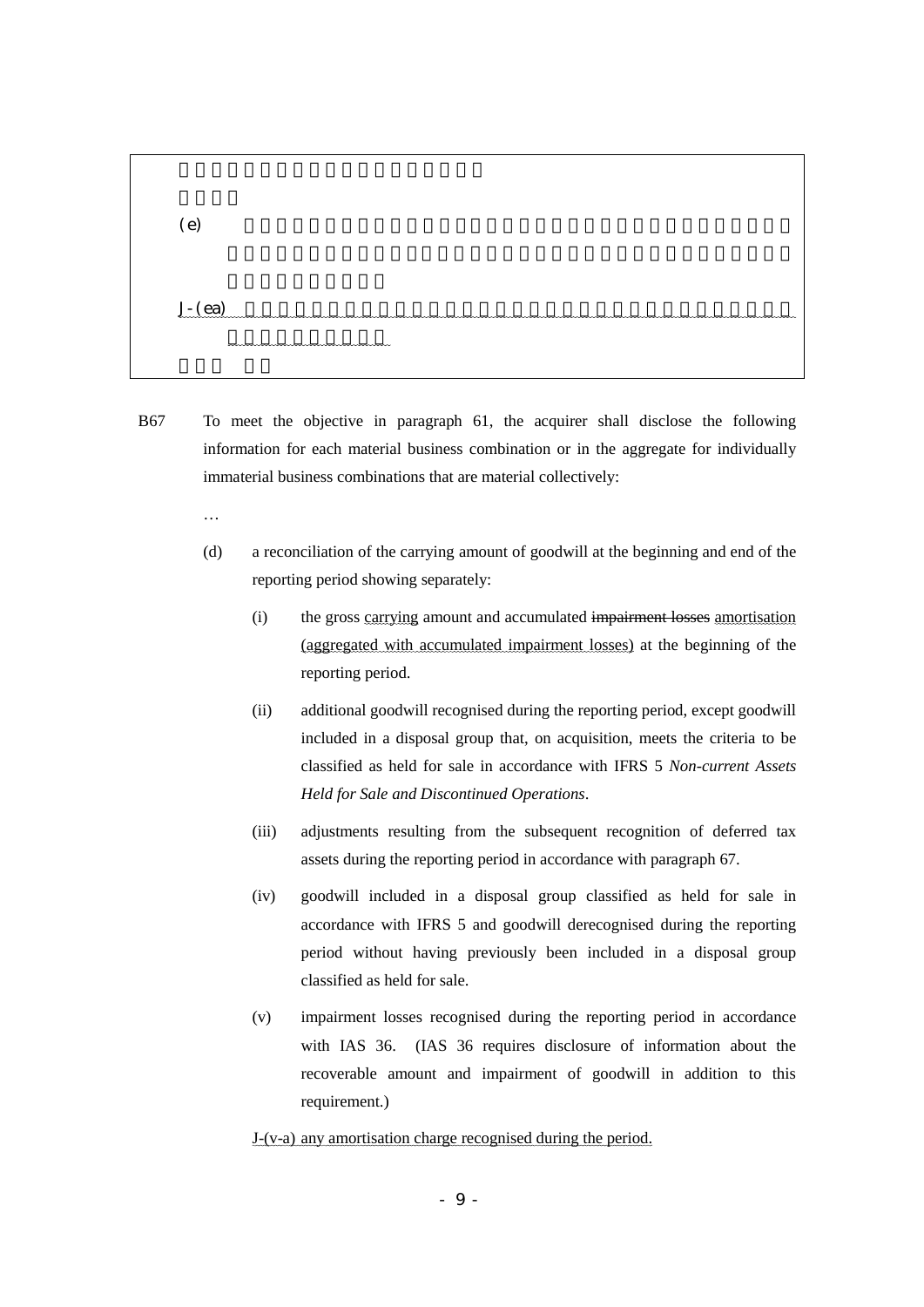- (vi) net exchange rate differences arising during the reporting period in accordance with IAS 21 *The Effects of Changes in Foreign Exchange Rates*.
- (vii) any other changes in the carrying amount during the reporting period.
- (viii) the gross carrying amount and accumulated impairment losses amortisation (aggregated with accumulated impairment losses) at the end of the reporting period.

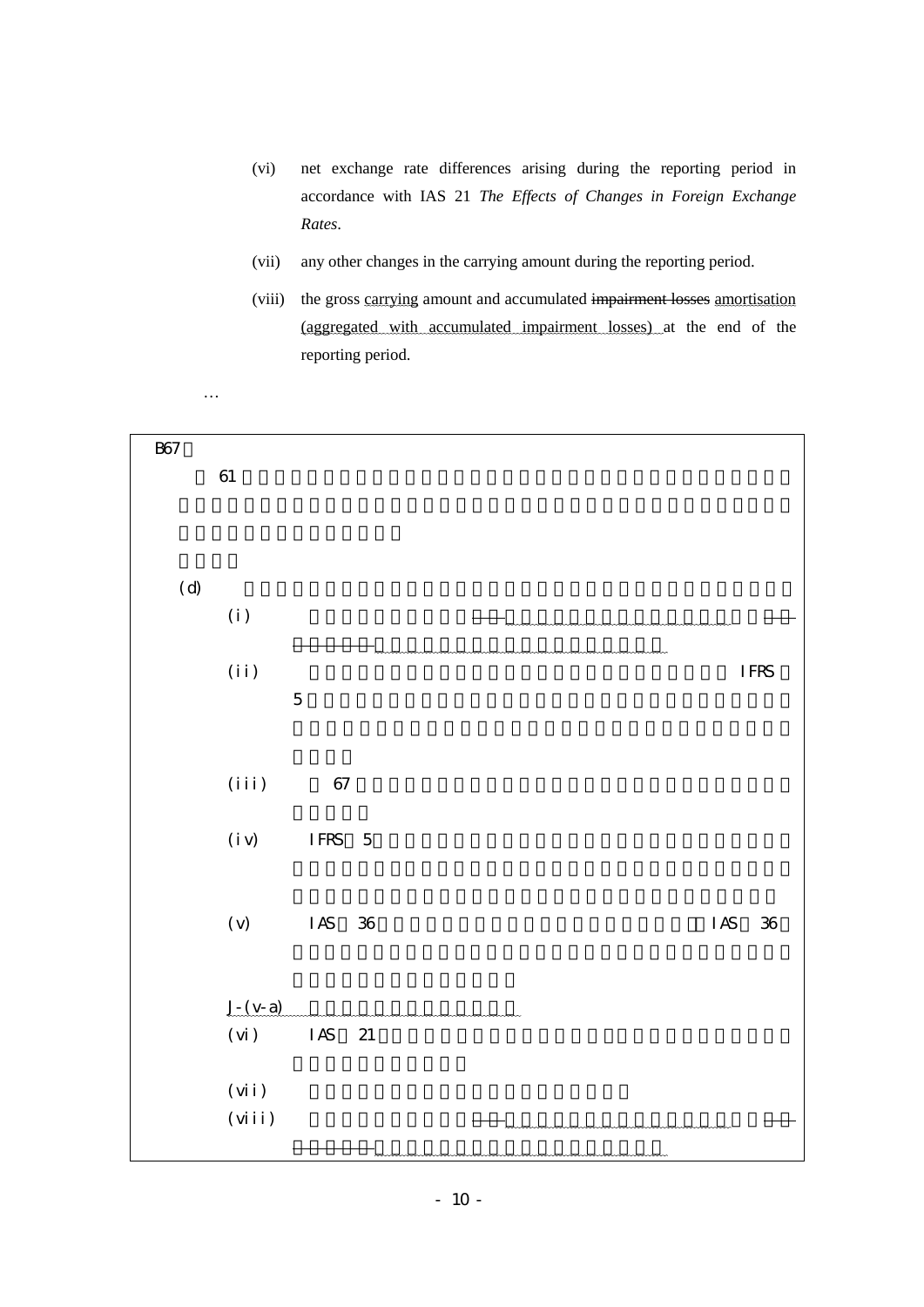# 7. 2015 6 2015 2015 **2016 3**  $31$  $2016$  4 1 7-2. 2018 4 2018 2018  $\sim$  2018

| 4 |  |                   |  | IFRS 9 |      | (2014) |  |
|---|--|-------------------|--|--------|------|--------|--|
|   |  | IFRS $9 \ (2014)$ |  |        |      |        |  |
|   |  |                   |  |        | 2018 |        |  |
|   |  |                   |  |        |      |        |  |

| 8 2015 | 314 | ᅭ<br>--- |
|--------|-----|----------|
|        |     |          |

| 8 2 2018 |  | 382 |  |
|----------|--|-----|--|
|----------|--|-----|--|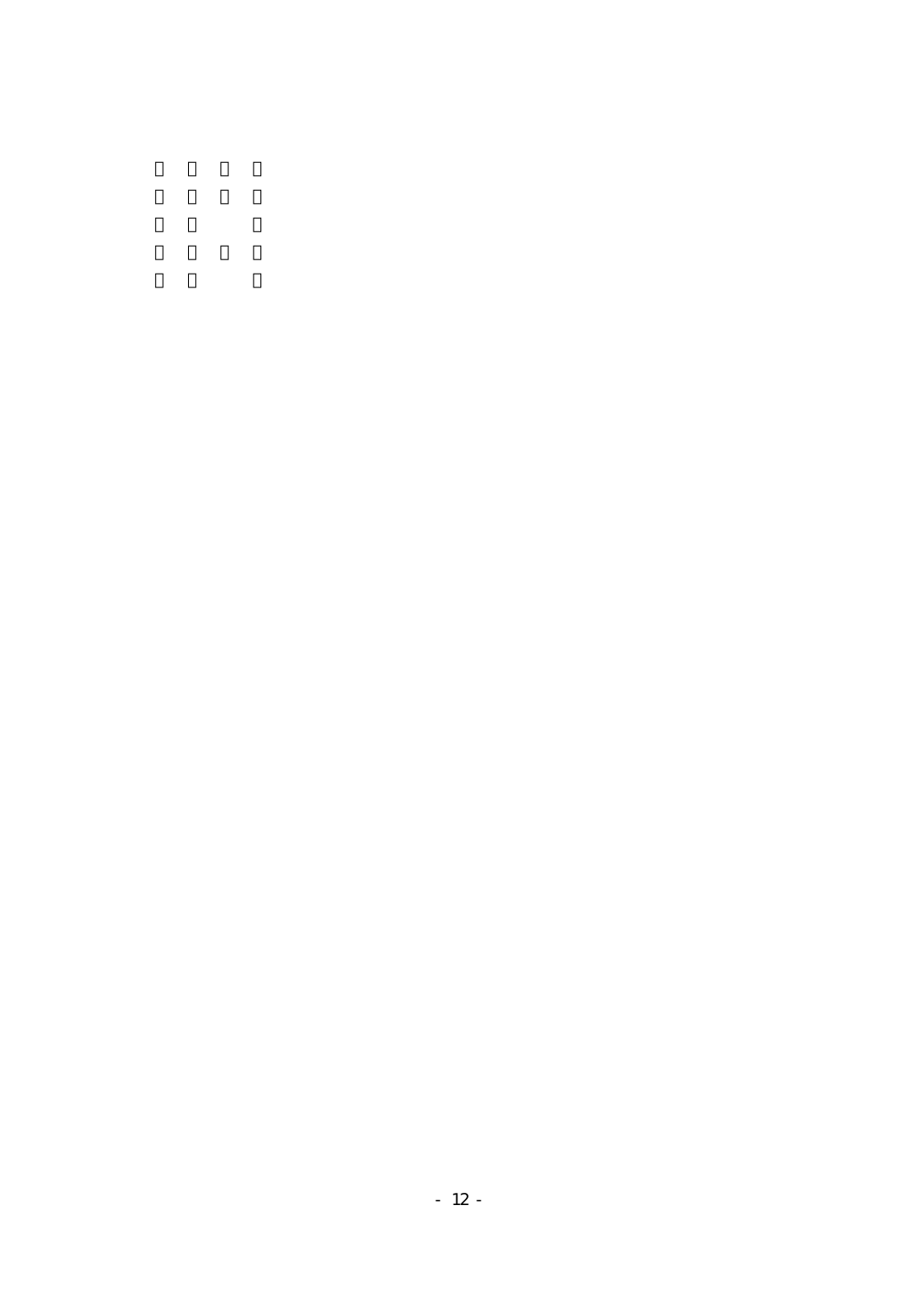| 9.              | 2013 6 |      |   |      |             |             | <b>IFRS</b>  |
|-----------------|--------|------|---|------|-------------|-------------|--------------|
|                 |        |      |   |      |             | <b>IFRS</b> |              |
|                 |        |      |   |      |             | 2012 12 31  | <b>I ASB</b> |
| 10 <sup>2</sup> |        |      |   |      | <b>IFRS</b> |             |              |
|                 |        |      |   |      |             |             | <b>I ASB</b> |
|                 |        |      |   |      |             |             | 11           |
| $32\,$          |        |      |   |      |             |             |              |
| 10 2 2018       |        |      |   |      |             |             |              |
|                 |        | IFRS | 9 | 2014 | I AS        | - 28        |              |
|                 |        |      |   |      |             |             |              |

 $2015$ 

| 11. 1998 IASB  |                | $1AS$ 22    | IAS 22 1998         |  |
|----------------|----------------|-------------|---------------------|--|
|                | 20<br>IFRS 3   | IFRS 3 2004 | 2004<br>IAS 22 1998 |  |
|                |                | IFRS 3 2004 |                     |  |
| 12 IFRS 3 2004 |                | (1)<br>(2)  |                     |  |
|                | $\mathfrak{B}$ |             |                     |  |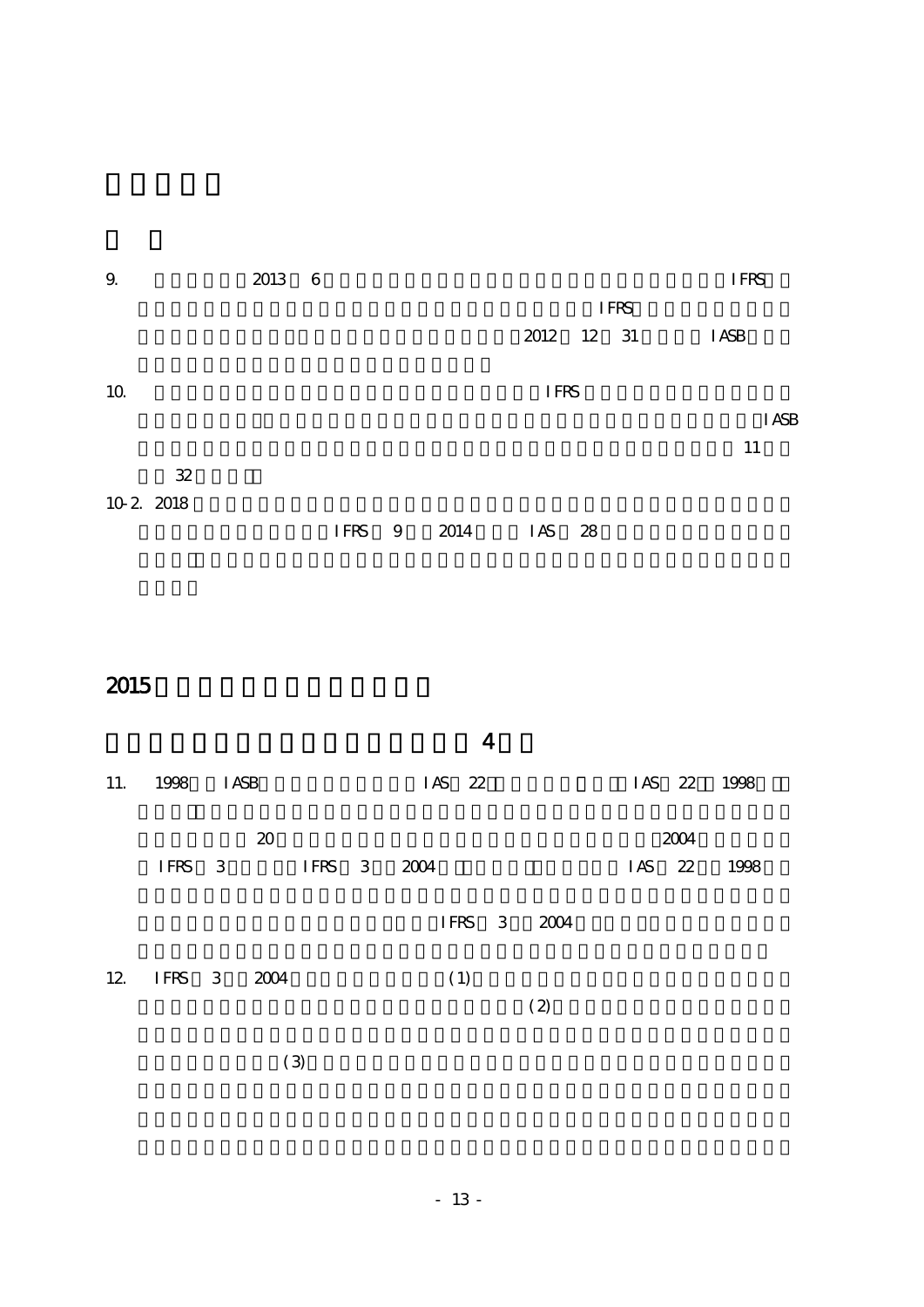|        |                                              |              |              |        |                                     |       | IFRS     | $\,3$       | $2004\,$ | $BC139$ |
|--------|----------------------------------------------|--------------|--------------|--------|-------------------------------------|-------|----------|-------------|----------|---------|
| $13\,$ |                                              | $\rm I\,ASB$ |              |        | $\ensuremath{\mathsf{IFRS}}\xspace$ | $\,3$ | $2004\,$ |             |          |         |
|        |                                              |              |              | IFRS 3 | $2004\,$                            | BC140 |          | $\rm BC142$ |          |         |
|        | $\left( \,1\right)$                          |              |              |        |                                     |       |          |             |          |         |
|        |                                              |              |              |        |                                     |       |          |             |          |         |
|        | $\relax\ifmmode( 2 \else (0) \label{12} \fi$ |              |              |        |                                     |       |          |             |          |         |
|        |                                              |              |              |        |                                     |       |          |             |          |         |
|        |                                              |              |              |        |                                     |       |          |             |          |         |
|        |                                              |              |              |        |                                     |       |          |             |          |         |
|        |                                              |              |              |        |                                     |       |          |             |          |         |
|        | $\left( 3\right)$                            |              |              |        |                                     |       |          |             |          |         |
|        |                                              |              |              |        |                                     |       |          |             |          |         |
| 14     |                                              |              |              |        |                                     |       |          |             |          |         |
|        |                                              |              |              |        |                                     |       |          |             |          |         |
| $15\,$ |                                              |              |              |        |                                     |       |          |             |          |         |
|        |                                              |              |              |        |                                     |       |          |             |          |         |
|        | $\left( \,1\right)$                          |              |              |        |                                     |       |          |             |          |         |
|        |                                              |              |              |        |                                     |       |          |             |          |         |
|        |                                              |              |              |        |                                     |       |          |             |          |         |
|        |                                              |              |              |        |                                     |       |          |             |          |         |
|        | $\relax\ifmmode( 2) \else (2) \fi$           |              |              |        |                                     |       |          |             |          |         |
|        |                                              |              |              |        |                                     |       |          |             |          |         |
|        |                                              |              |              |        |                                     |       |          |             |          |         |
|        | $\left( 3\right)$                            |              | $13\quad(1)$ |        |                                     |       |          |             |          |         |
|        |                                              |              |              |        |                                     |       |          |             |          |         |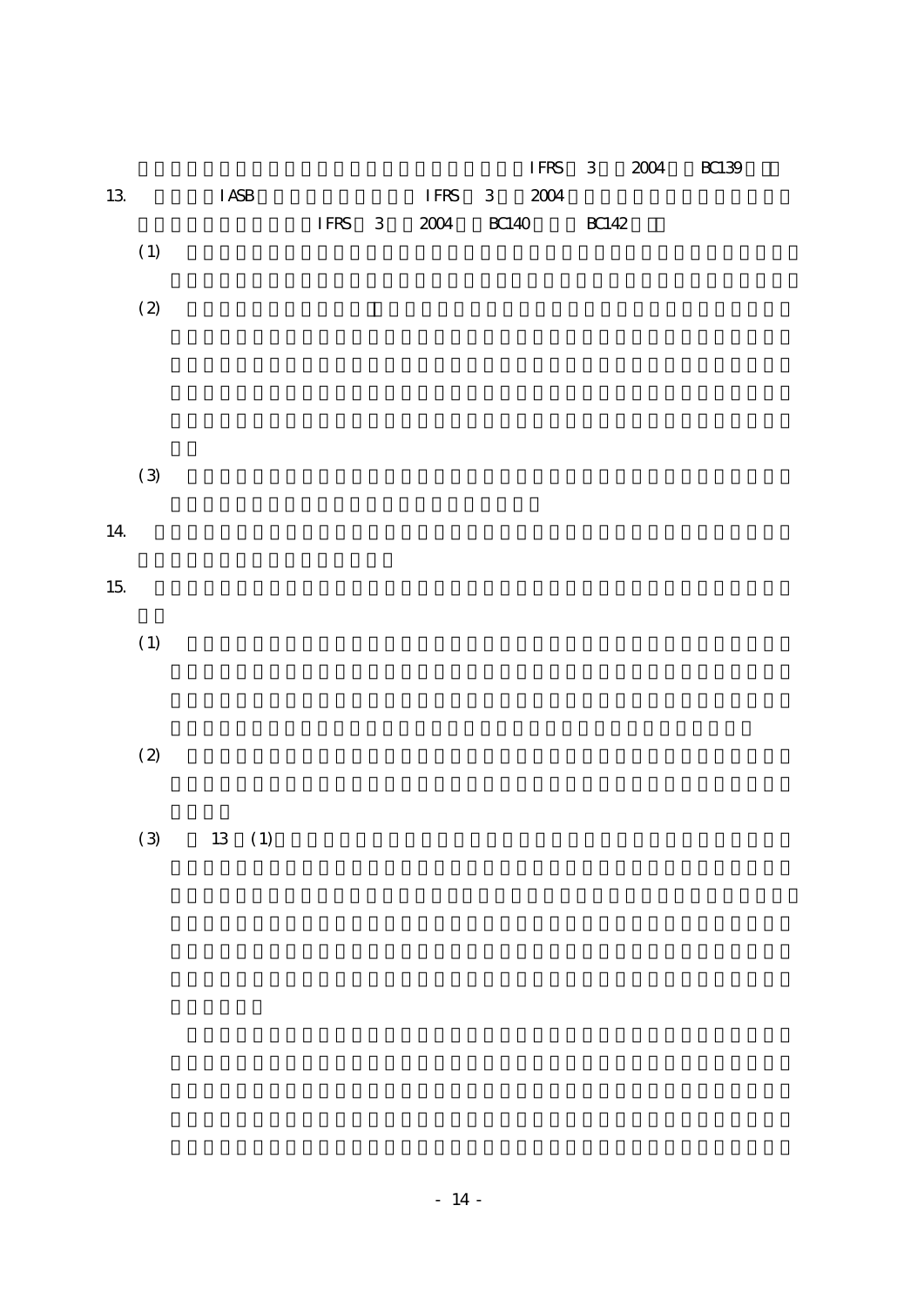|          | (4)                                | 13 (2)     |       |                   | $\rm I$ ASB |              |        |     |       |
|----------|------------------------------------|------------|-------|-------------------|-------------|--------------|--------|-----|-------|
|          |                                    | $\times 7$ |       |                   |             | $13\quad(2)$ |        |     |       |
|          |                                    |            |       |                   |             |              |        |     |       |
|          | $(5)$                              |            | 13(3) |                   |             |              |        |     |       |
|          |                                    |            |       |                   |             |              |        |     |       |
|          |                                    |            |       |                   |             |              |        |     |       |
| $16\,$   |                                    |            |       |                   |             |              | $13\,$ |     |       |
|          |                                    |            |       |                   |             |              |        |     |       |
|          | $\left( \,1\right)$                |            |       |                   |             |              |        |     |       |
|          | $\relax\ifmmode(2)\else$ (2) $\fi$ |            |       |                   |             |              |        |     |       |
|          |                                    |            |       |                   |             |              |        |     |       |
| $17. \,$ |                                    |            |       |                   | $15\,$      |              |        |     |       |
|          |                                    |            |       |                   |             |              |        |     |       |
| 18       |                                    |            |       |                   |             |              |        |     | (1)   |
|          | $\relax\ifmmode( 2) \else (2) \fi$ |            |       |                   |             |              |        |     |       |
|          |                                    |            |       | $\left( 3\right)$ |             |              |        | (4) |       |
|          |                                    |            |       |                   |             |              |        |     | $(5)$ |
|          |                                    |            |       |                   |             |              |        |     |       |

19.  $\blacksquare$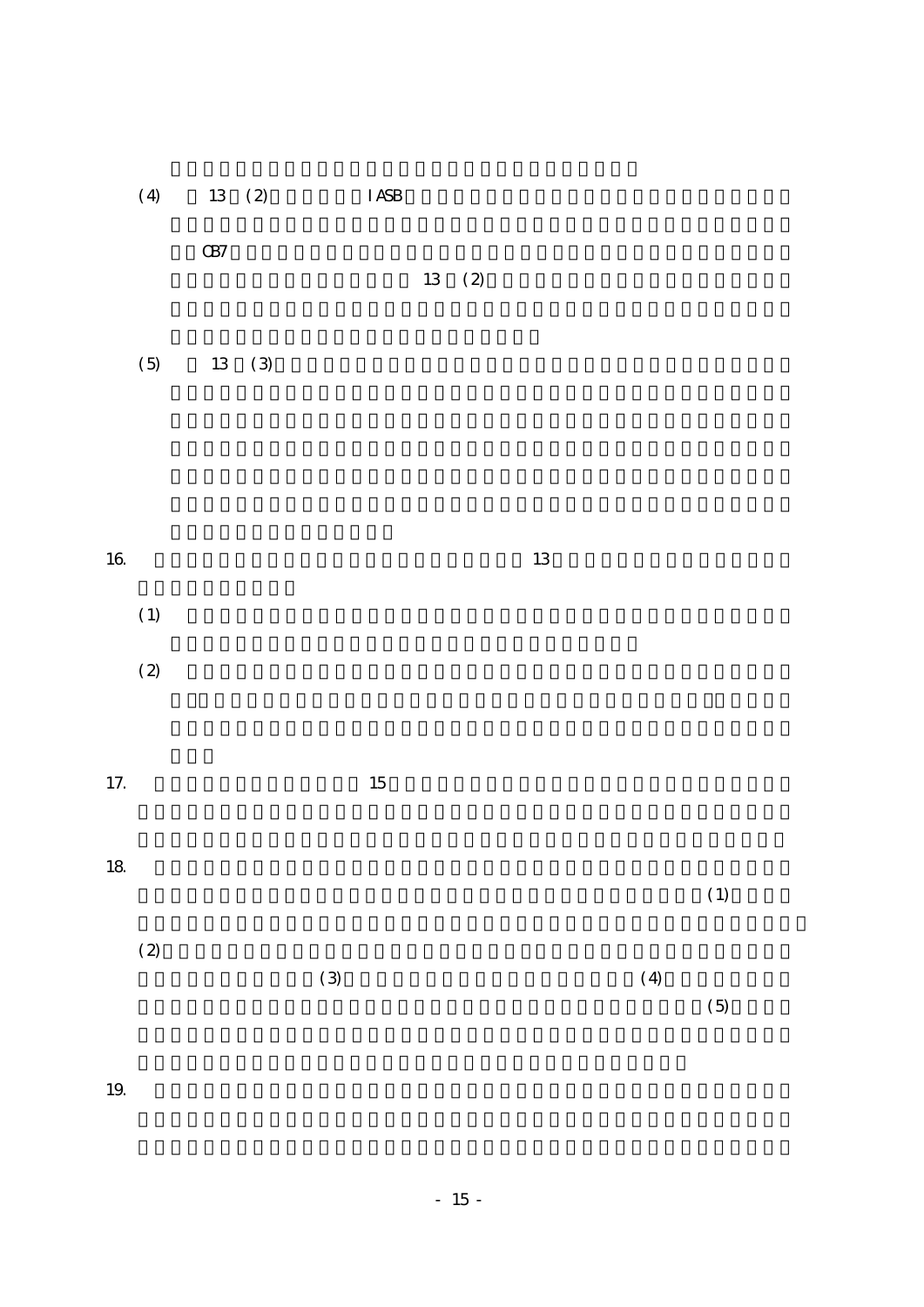|        |                                     |        |  |   | IAS 22 1998 |  |
|--------|-------------------------------------|--------|--|---|-------------|--|
|        |                                     | $20\,$ |  |   |             |  |
|        |                                     |        |  |   |             |  |
|        |                                     |        |  | 5 |             |  |
| $20\,$ |                                     |        |  |   |             |  |
|        |                                     |        |  |   | IAS         |  |
| 28     |                                     |        |  |   |             |  |
| 21.    | IAS 28                              |        |  |   |             |  |
|        | the contract of the contract of the |        |  |   |             |  |

| $\mathbf 1$ |  |  |  |
|-------------|--|--|--|
|             |  |  |  |
|             |  |  |  |

| 22. |          | <b>IAS</b> |
|-----|----------|------------|
| 36  | $IAS$ 36 |            |

 $23.$ 

|  | $6\overline{6}$ |  |
|--|-----------------|--|

 $24.$ 

- $(1)$
- $(2)$
- $(3)$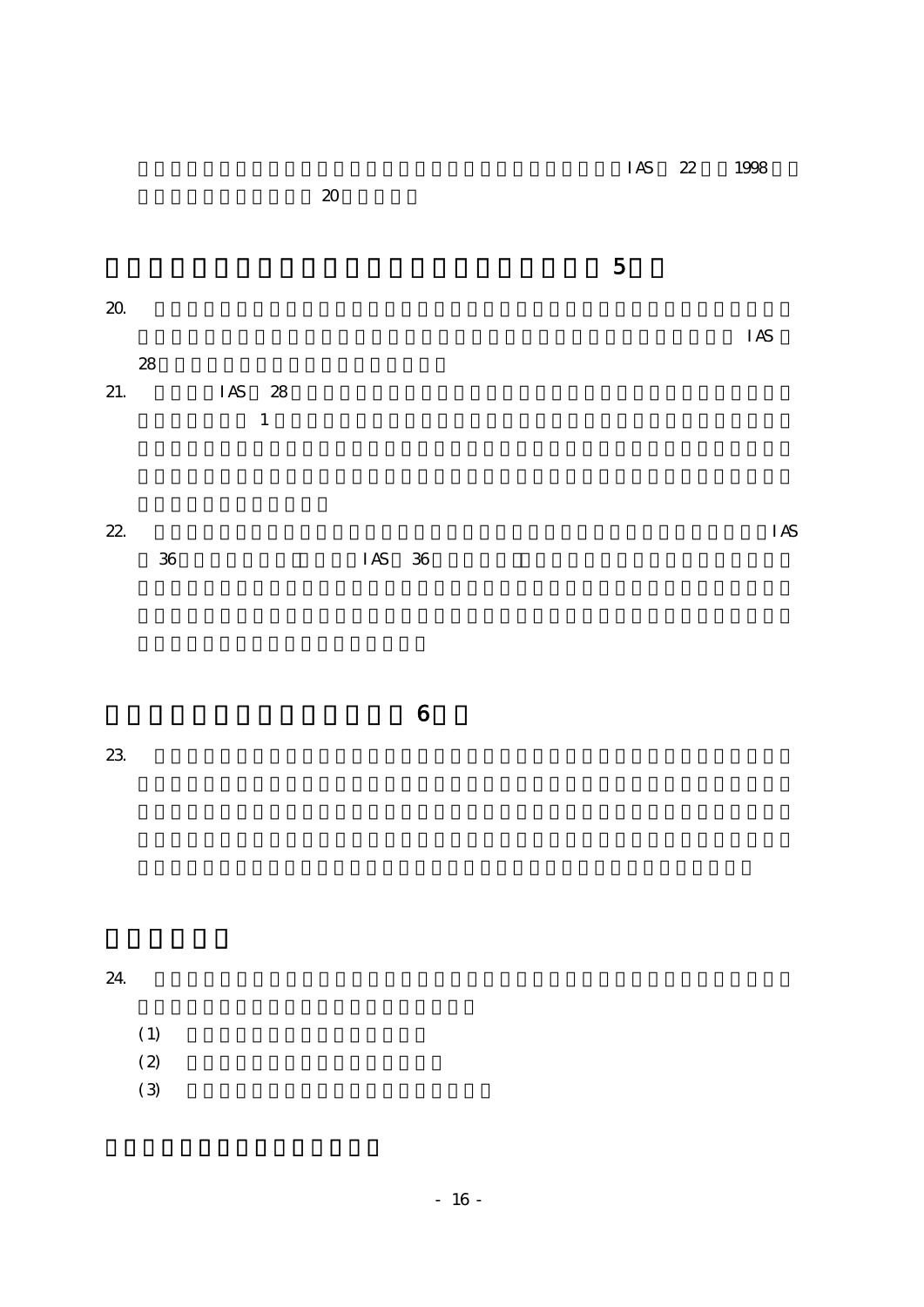| 25.                                | ${\rm I}\, {\rm AS}$<br>36 |        |              |  |
|------------------------------------|----------------------------|--------|--------------|--|
| $26\,$                             |                            | IAS 36 |              |  |
|                                    |                            |        |              |  |
|                                    |                            |        |              |  |
| 27.                                | IFRS 3                     |        |              |  |
|                                    |                            |        |              |  |
| ${\bf 28}$                         |                            |        |              |  |
| $\left( \,1\right)$                |                            |        | $\mathbf{1}$ |  |
| $\relax\ifmmode(2)\else$ (2) $\fi$ |                            |        |              |  |
| $29\,$                             |                            |        |              |  |
|                                    |                            |        |              |  |
|                                    | 30 IAS 38                  | IAS 36 |              |  |
|                                    |                            |        |              |  |
| 31.                                |                            |        |              |  |
| 32                                 |                            |        |              |  |